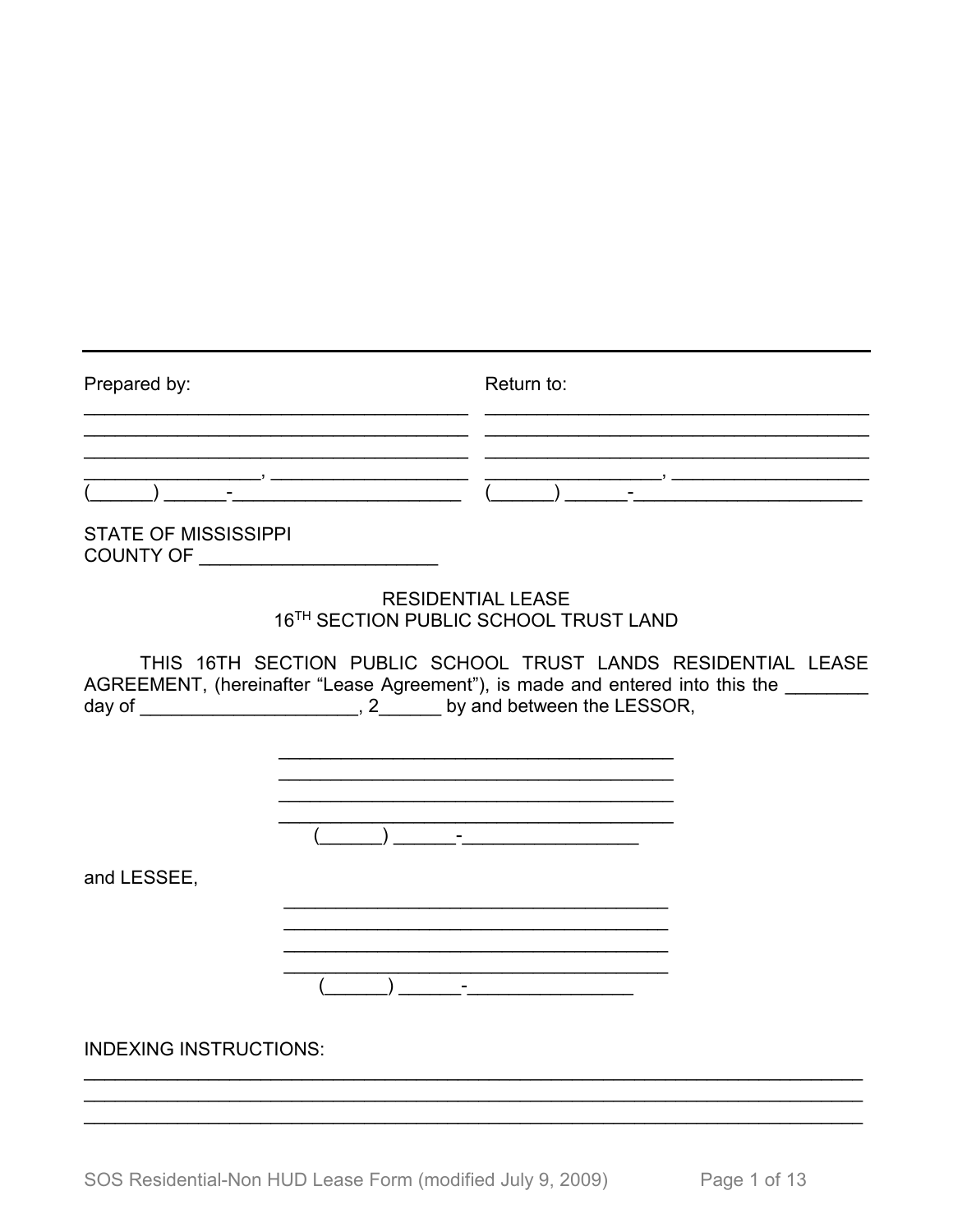## WITNESSETH:

That, for the term and in consideration of the annual rentals hereinafter set forth, and the covenants, conditions, and obligations to be observed and performed by LESSEE, LESSOR does hereby lease, let and rent unto LESSEE the following classified "Residential lands", situated in **Exercise 2018** County, Mississippi (hereinafter called the "Leased Premises") and described as:

SEE SURVEY AND DESCRIPTION ATTACHED AS EXHIBIT "A" TO THIS LEASE

|                  |        |        |               | 1. Term. The term of this Lease Agreement shall be for |     |                                                                            |                        | years, |
|------------------|--------|--------|---------------|--------------------------------------------------------|-----|----------------------------------------------------------------------------|------------------------|--------|
| beginning on the |        | day of |               |                                                        |     | 20                                                                         | and terminating on     |        |
| the              | day of |        |               |                                                        | .20 |                                                                            | (called the "primary") |        |
|                  |        |        |               |                                                        |     | term"). For purposes of this Lease Agreement the Anniversary Date shall be |                        |        |
|                  |        |        | of each year. |                                                        |     |                                                                            |                        |        |

It is expressly agreed and understood by all the parties hereto that part of the consideration given for the execution and delivery of this instrument is the option hereby granted to LESSEE to renew this Lease Agreement for an additional "secondary term" of twenty-five (25) years from \_\_\_\_\_\_\_\_\_\_\_\_\_\_\_\_\_\_\_\_\_, 2\_\_\_, under the same terms, conditions, and stipulations set forth herein, except the annual rental shall be based upon the fair market value of the land, excluding the value of buildings and improvements not then owned by LESSOR, as determined by a qualified appraiser selected by LESSOR hereto who performs his appraisal not more than twelve months and not less than three months prior to the expiration of the initial primary term. LESSEE shall exercise said option to renew for the secondary term of twentyfive (25) years by notifying LESSOR in writing no less than twelve (12) months in advance of the expiration of the primary term and by tendering the determined annual rental to LESSOR at its above-stated address prior to the expiration of the primary term as may be required by statute. The cost of the new appraisal shall be borne by LESSEE. A new lease shall be executed to effectuate the secondary term.

**2. Rental Amount.** LESSEE agrees and covenants to pay or cause to be paid to LESSOR annually, on or before the Anniversary Date of this Lease Agreement each year during the term hereof, rentals in the amount of

(\$\_\_\_\_\_\_\_\_\_\_\_\_\_\_\_\_\_\_\_\_\_\_\_\_\_\_\_\_\_\_\_). The first annual payment has been made with the execution hereof, and a like amount, subject to adjustment, shall be due and payable on each anniversary date. Subsequent payment of annual rent shall be due on or before the Anniversary Date of this Lease Agreement. The obligation of LESSEE to pay rent under this Lease Agreement is unconditional, and the rent shall not be subject to set off for any reason or cause. LESSOR and LESSEE agree that in the event of termination or cancellation, any rental payment made during the term of this Lease Agreement is not refundable, and LESSEE waives any right or claim it may have to refund of rent paid. Rents shall be adjusted periodically pursuant to the rent adjustment clause contained in Paragraph 3 of this lease. In the event LESSEE is delinquent in the payment of rent, LESSEE shall pay a late charge equal to fifteen percent (15%) of the amount of rent past due for more than 30 days and thereafter shall pay interest on any rent past due at an annual rate (the "Default Rate) equal to the maximum rate then allowed by law or, if there is no maximum rate, then a rate equal to five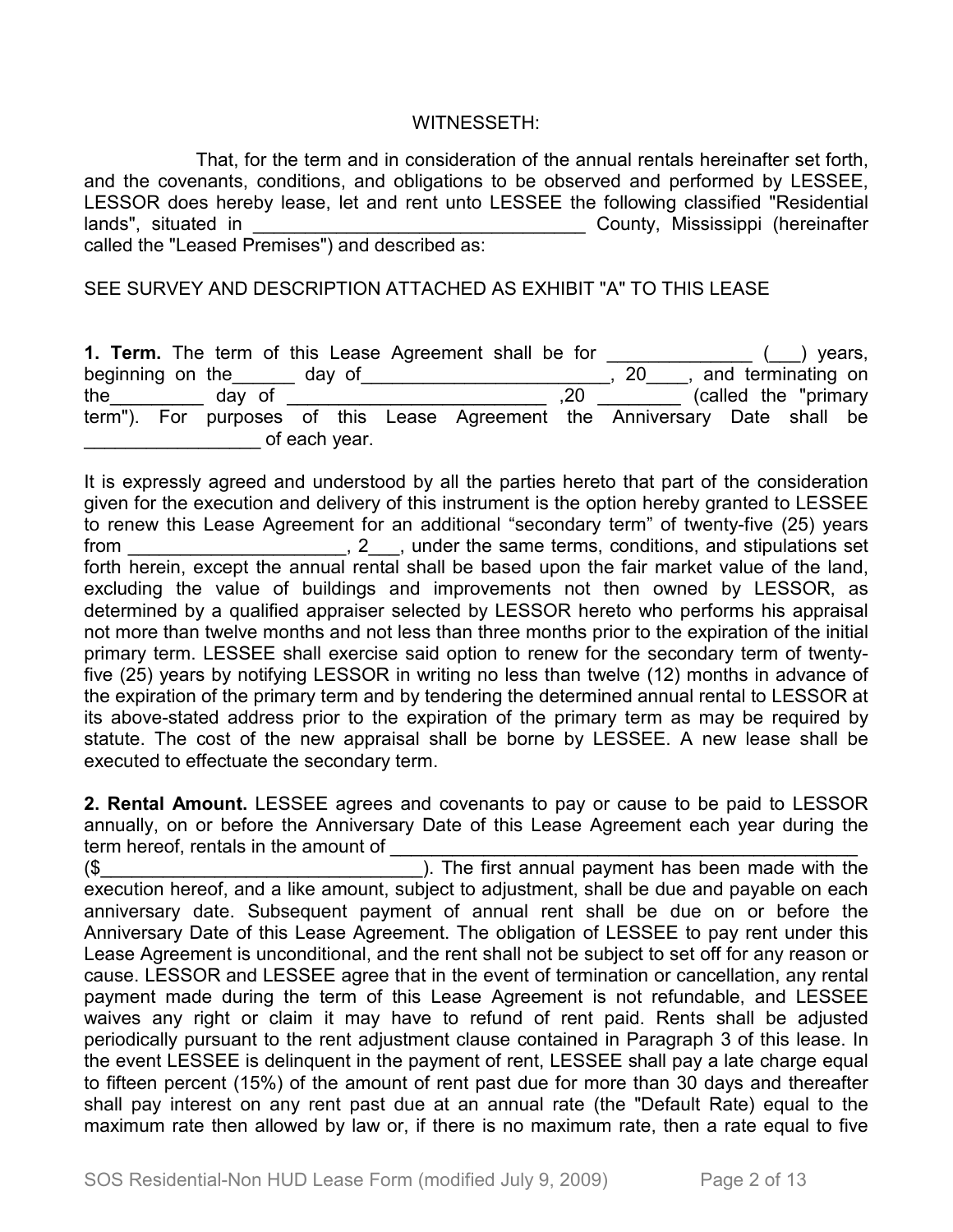percent per annum above the discount rate, excluding any surcharge thereon, on ninety-day commercial paper in effect at the Federal Reserve Bank in the Federal Reserve district in which the LESSOR is located, calculated according to the actuarial method.

**3. Rent Adjustment.** The eighth and every subsequent eight year Anniversary Date of the commencement of this Lease Agreement shall be the effective dates of rental adjustments, and on such dates the amount of annual rental due and payable hereunder shall be adjusted in the manner hereafter described to reflect the current fair market rental value of the Leased Premises.

(a) LESSOR shall use its best efforts to cause the Leased Premises to be reappraised and a redetermination made of the annual fair market rental amount within six months before any adjustment date. In the event LESSOR shall fail to instigate reappraisal within the six months preceding any rent adjustment date, LESSOR shall not be deemed to have waived this provision requiring rent adjustment, and in such event (at any time after a rent adjustment date), LESSOR may proceed to have the Leased Premises reappraised and an adjusted rent determined for any such readjustment period. The adjusted rent shall be effective on the required adjustment date and LESSEE shall pay any deficiency to LESSOR within fifteen (15) days of the determination of the adjusted rent. The reappraisal shall be made pursuant to the Mississippi Code of 1972, § 29-3-69, or pursuant to the statute then in effect governing such leases and procedures for determining fair market rental value. The reappraisal shall establish the fair market value of the property unencumbered by this lease and shall reflect the market rate of return at the time but shall be no less than the minimum acceptable percentage provided by the statute in effect. Unless altered by the procedures described below, the amount of rent so determined as of each rental adjustment date shall be paid until the next rental adjustment date or for the balance of the lease as the case may be. The appraisal process described in this subparagraph (a) may be referred to hereafter as the Statutory Procedure. The cost of the reappraisal shall be borne by LESSEE, using an appraiser selected by LESSOR.

(b) Should the Statutory Procedure result in an increase in rent over the amount previously due, LESSEE, by notice in writing given to LESSOR within 15 days after receiving notice of the increase, shall have the right to elect an alternate method of determining the current fair market rental value of the Leased Premises (the "Alternate Procedure") as follows:

(1) LESSEE may provide an appraisal by a Mississippi licensed appraiser having the qualifications hereafter described giving an opinion of current fair market annual rental value based on the (i) the fair market value of the land unencumbered by this lease and (ii) a reasonable percentage of return on comparable land investments as of the rental adjustment date. The written report of LESSEE'S appraiser shall be delivered to LESSOR within 45 days after the date on which LESSOR gave notice of an increase in rent under the Statutory Procedure. UPON FAILURE TO PROVIDE AN ALTERNATE APPRAISAL WITHIN THE TIME ALLOWED, LESSEE SHALL FORFEIT THE RIGHT TO PURSUE THE ALTERNATE PROCEDURE, AND ANNUAL RENT DETERMINED UNDER THE STATUTORY PROCEDURE SHALL BECOME DUE AND PAYABLE.

(2) The two appraisers shall make a good faith effort to reconcile their differences. If they have been unable to do so within 10 days after delivery of the report of LESSEE'S appraiser, the two appraisers within such 10 day period shall each submit the names of three appraisers having the qualifications hereafter described who practice in Mississippi to serve as a review appraiser, and they shall select the review appraiser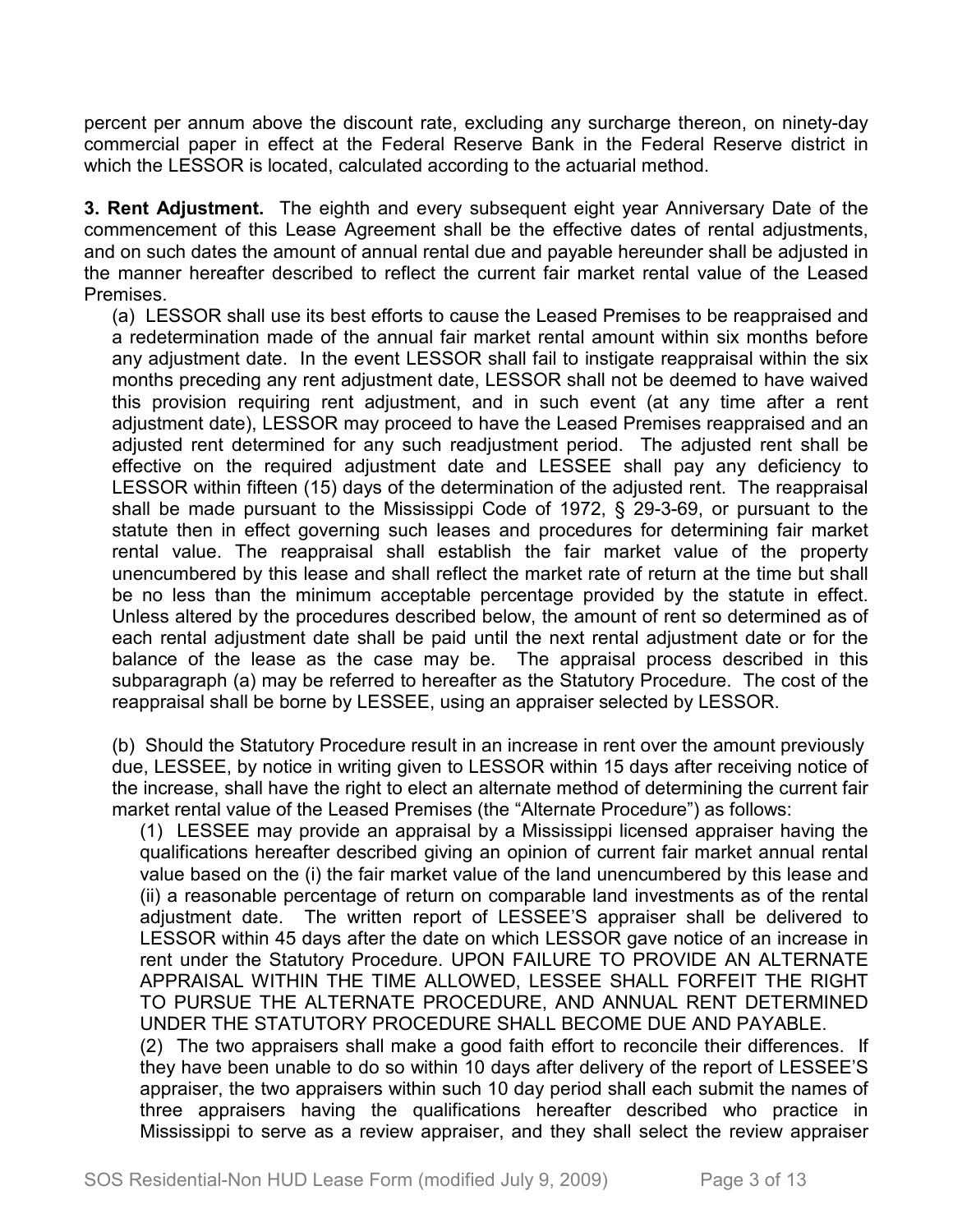from names in common on the two lists. If there is no name in common on the two lists, or if the person selected shall decline to serve, then each appraiser shall submit another list of three names of persons meeting the same criteria.

(3) The review appraiser shall review and analyze the two appraisal reports, and if needed, inspect the land, consult with the two appraisers, review their assumptions and source information and request corrections, revisions, and additions to the appraisal reports. The review appraiser may also consider relevant information from his own files, conduct such independent investigation as he deems appropriate and may consider comparable transactions which occurred after the rental adjustment date.

(4) The review appraiser shall report his opinion of annual fair market rent and such amount shall be accepted by LESSOR and LESSEE as the current fair market rental value of the Leased Premises.

(c) If LESSEE requests the Alternate Procedure, LESSEE shall pay all fees and expenses of LESSEE'S appraiser, the review appraiser and any additional charges of LESSOR'S appraiser. The review appraiser, however, shall perform his duties in an independent and impartial manner irrespective of the source of payment of his fees and expenses.

(d) The annual rentals on any adjustment date shall not be reduced below the amount established upon the initial date of this lease except upon determination by the Statutory Procedure.

(e) The amount of rent determined in the above manner shall be remitted on or before the rental adjustment date or, if the rental adjustment procedures are concluded after such date, then promptly upon conclusion of such procedures effective as of the rental adjustment date.

(f) The rent adjustment procedures will not delay the due date of rent at the existing annual rate and will not affect LESSOR'S right to declare a default if such rent is not timely paid.

(g) LESSEE'S appraiser and the review appraiser must be members of the same organization of appraisers as LESSOR'S appraiser, or an organization having higher requirements for admission, and must have the same or higher designation (such as, for example, Member, Appraisal Institute). If LESSOR'S appraiser belongs to more than one organization, the other appraisers must belong to the organization having the highest standards and qualifications for membership. If the organization has multiple designations for appraisers, the review appraiser and LESSEE'S appraiser must hold the same or a higher designation as held by LESSOR'S appraiser.

**4. Taxes.** LESSEE covenants and agrees to pay any and all general and special taxes and assessments, including drainage taxes, if ever any there be, applicable to the Leased Premises and LESSEE'S interest therein; further, LESSEE covenants and agrees to pay any and all survey costs and recording fees in connection with this Lease Agreement or any other fees so determined by law. All payments for general and special taxes and assessments, including drainage taxes, shall be made directly to the governmental authority responsible for collecting such taxes and assessments. During the final year of the lease term, LESSOR or the governmental authority responsible for collecting taxes and assessments may require payment of any such taxes or assessments in advance or require that other security be given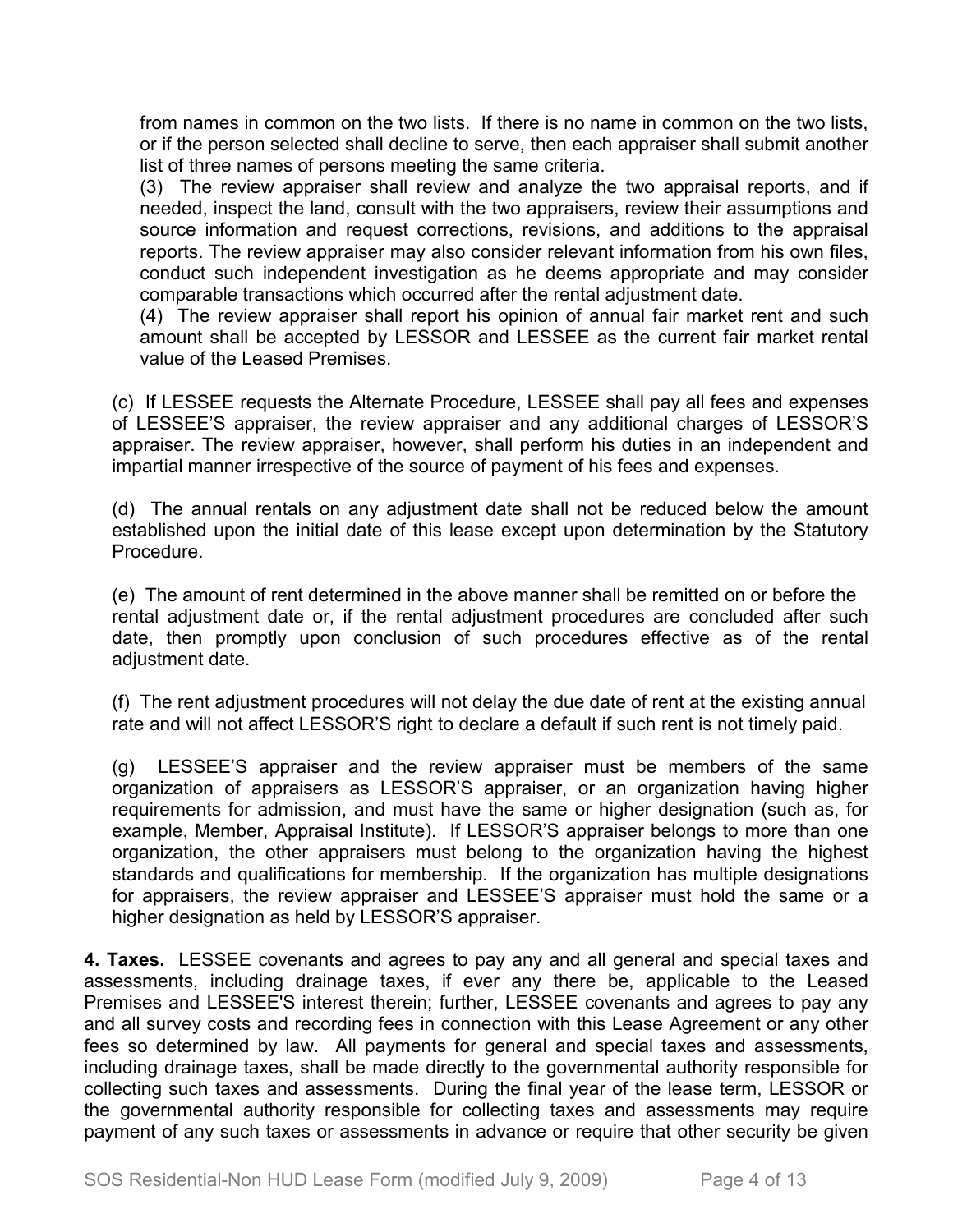to insure that taxes will be paid when due. In the event it becomes necessary for the County Tax Collector or any other authority responsible for collecting general and special taxes or assessments to retain the services of attorneys to collect any taxes or assessments due from LESSEE under this lease, then LESSEE agrees to pay all costs and expenses of such actions or collections, including a reasonable attorneys' fee for the County Tax Collector or such other authority responsible for collecting said taxes or assessments.

**5. Assignment.** This lease SHALL NOT BE ASSIGNED OR SUBLEASED. Assignment or sublease of this Lease Agreement or any rights hereunder shall automatically terminate this lease without any further notice or action by LESSOR. In the event LESSEE owns improvements on Leased Premises, any purchaser of said improvements or any person or entity holding a contract to purchase said improvements shall have the right of first refusal to negotiate a new lease agreement with LESSOR.

**6. Improvements.** LESSEE agrees, at LESSEE'S own cost and expense, to keep all improvements in a good state of repair at all times and maintain the premises in good order and in a clean, sanitary and safe condition. While this Lease continues in force and effect, LESSEE shall have the unrestricted right to remove, change, alter, modify, add to or subtract from any of LESSEE'S improvements on the land as LESSEE may in his sole discretion elect so to do, and LESSOR, while this Lease or any extensions thereof continues in force and effect, shall have no ownership interest in any of LESSEE'S improvements. If any improvements are removed, LESSEE shall be obligated to remove all foundations and paved areas, fill any excavations with a soil material suitable as a foundation support for further construction and generally restore the premises to a condition suitable for construction, use and occupancy by others. LESSEE shall have the right to construct new or replacement buildings or structures on the Leased Premises. In the event construction is contemplated, LESSEE shall submit a description of the general nature of the proposed improvement and its intended use to LESSOR for approval, which approval shall not be unreasonably withheld.

**7. Default.** The parties herein expressly agree that if default shall be made in the payment of any tax assessment or other charge made pursuant to this Lease Agreement, then and in any such event of default, it shall be lawful for LESSOR, its legal representatives or assigns, to enter upon the Leased Premises, or any part thereof, either with or without process of law, to re-enter and repossess the same, and to distrain for any rent or assessment that may be due thereon, at the election of LESSOR, but nothing herein is to be construed to mean that LESSOR is not permitted to hold LESSEE liable for any unpaid liens or assessment to that time. As to all other conditions, covenants and obligations imposed on LESSEE herein, enforcement shall be by proceedings at law or in equity against any person or persons violating or attempting to violate said conditions, covenants and obligations, to restrain violation and to recover damages, if any, including reasonable expenses of litigation and a reasonable attorney's fee, which LESSEE expressly agrees to pay. Such enforcement by proceedings at law or in equity may be instituted at any time after sixty (60) days written notice to LESSEE. Invalidation of any provision(s) of this Lease by judgment or court order shall in no way affect any of the remaining provisions which shall remain in full force and effect.

**8. Forfeiture.** In the event of any forfeiture, default or cancellation of this Lease Agreement or termination under the terms hereof as aforesaid, LESSEE shall quit, deliver up and surrender possession of the Leased Premises, and all structures and improvements thereon to LESSOR,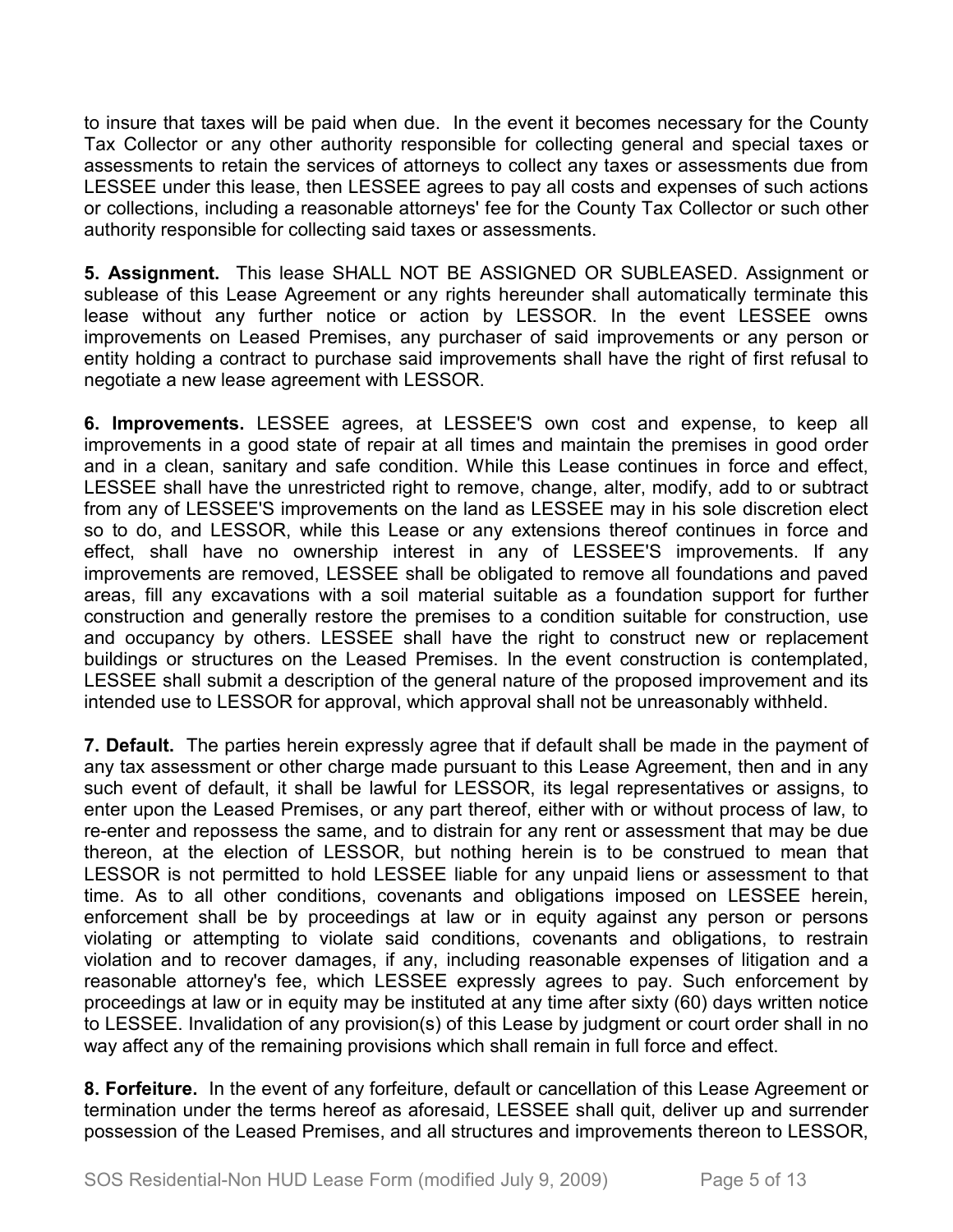and thereupon this Lease Agreement and all agreements and covenants on LESSOR'S behalf to be performed and kept, shall cease, terminate and be utterly void, the same as if this Lease had not been made; and in addition thereto, LESSOR shall be entitled to whatever remedies it may have at law for the collection of any unpaid rental hereunder, or for any other sums, for damages or otherwise, that it may have sustained on account of LESSEE'S non fulfillment or nonperformance of the terms and conditions of this Lease. LESSEE shall pay to LESSOR all costs of collection of rent or enforcement of this Lease Agreement, including expenses of litigation and attorneys fees, regardless of whether suit is filed. Immediately upon the termination of this Lease in any manner, whether by litigation or forfeiture, LESSOR shall be entitled to take possession of the Leased Premises and all the improvements thereon absolutely, any custom, usage, or law to the contrary notwithstanding. Mobile homes, factory manufactured, complete with wheels, where permitted to be placed, may, however, be removed at the termination of the Lease Agreement, when termination is by the expiration of the full term, but not in the event of default.

**9. Waste.** LESSEE shall be responsible for any waste or damages that may be caused to LESSOR's property by the activities of LESSEE under this Lease Agreement, and shall exercise due diligence in the protection of all improvements, timber and other property of LESSOR, which may be located on the Leased Premises or in the vicinity thereof, against fire or damage from any and all other causes. LESSEE shall further comply with all applicable laws, rules, and regulations concerning LESSEE'S use of the property and/or obligations under this Lease Agreement. This obligation shall include, but not be limited to, compliance with federal, state and local environmental, endangered species, wetlands, and other laws, rules and regulations that may presently exist or hereafter be adopted. In the event of contamination of soils, air or water arising out of any LESSEE use, LESSEE shall be responsible for all mandated remediation and monitoring with this obligation to survive termination of this lease.

**10. Indemnity.** LESSEE shall protect, indemnify, defend, save, and hold harmless LESSOR, the State of Mississippi, and the Secretary of State, their officers, board members, employees and agents, from and against all claims, demands, liabilities, suits, injuries, and any and all losses or damages and cost of every kind and nature whatsoever ("loss"), including but not limited to all court costs and attorneys fees and all personal injury or death and/or damage to any person or entity including, but not limited to, LESSOR and its property or other loss arising out of any alleged noncompliance with laws or caused by LESSEE'S exercise of its rights under this Lease Agreement and/or resulting from the actions or omission of LESSEE in connection with its presence on or any use of Leased Premises by it, its officers, agents, subcontractors, employees, or invitees; provided, however, it is understood that the indemnity provided by LESSEE as described in this paragraph shall not extend to intentional or negligent acts of LESSOR, its officers, or agents.

**11. Right to Cure.** Notwithstanding any DEFAULT of this Lease Agreement, any present or future holder of a mortgage or deed of trust representing money loaned on facilities located on the Leased Premises shall have the right of a sixty (60) day notice of default within which to cure any default which may be cured by the payment of money. In addition, for any other default for which a forfeiture of said Lease may be invoked, such holder shall have reasonable time, which shall not be less than sixty (60) days, either to require the correction of such default, or in lieu thereof to protect itself through the exercise of a power of sale and thereby acquire title to such properties and correct such default.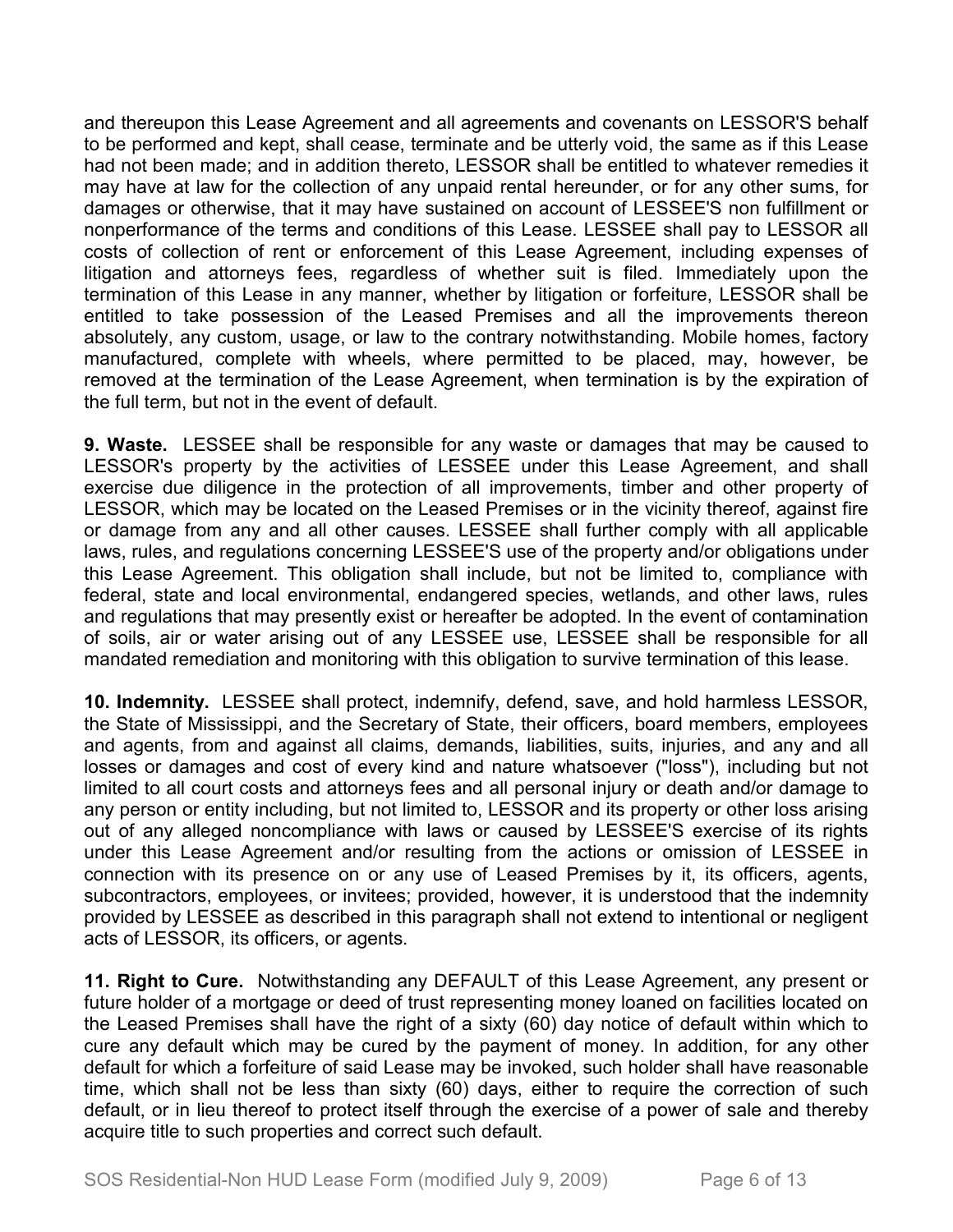**12. Enjoyment.** LESSEE shall have quiet and peaceable possession as long as compliance is made by LESSEE with the terms of this Lease Agreement. LESSEE, his heirs successors or assigns, shall occupy the premises as a single family residence; but this condition shall not prejudice rights of a holder of mortgage or deed of trust set forth elsewhere in this residential lease agreement. LESSEE certifies that there are no other dwellings on the Leased Premises other than LESSEE'S dwelling.

**13. Reservation.** LESSOR reserves title to all timber, the right to harvest said timber at LESSOR's discretion and to reseed or replant after harvest, together with title to all minerals and oil and gas, together with the right of ingress and egress to remove same, as provided by law. LESSOR reserves the right to grant or sell rights-of-way across the Leased Premises for roads, highways, railroads, fiber optic cables or any public utility line, provided that any such roads, highways, railroads, fiber optic cables or public utility lines be constructed or operated in a manner so as not to unreasonably interfere with LESSEE'S use of the property.

**14. Mortgage.** Any recorded mortgages or deed of trust may provide that any default by the LESSEE/Mortgagor concerning this Lease shall likewise be a default of such mortgage or deed of trust, but failure to indicate such provisions in any mortgage or deed of trust shall not affect the validity or propriety thereof nor diminish the protection extended to the holder of such mortgage or deed of trust or the indebtedness secured thereby. Notwithstanding any provision of this Lease to the contrary, in the event of a default and foreclosure of a mortgage or deed of trust representing money loaned on the hereinbefore described property or the receipt of a transfer in lieu thereof, the purchaser at such foreclosure or the recipient of a transfer in lieu thereof will receive all the rights and privileges of a LESSEE and likewise assume all responsibilities of a LESSEE as if such purchaser or transferee had initially been a LESSEE under this Lease Agreement.

**15. Condemnation.** In the event of condemnation or other taking for public use under powers of eminent domain of all or part of LESSEE'S interest in the Leased Premises, payments for such condemnation or taking of LESSEE'S leasehold interest shall be payable to LESSEE, or, if the LESSEE'S promises are encumbered by a mortgage or Deed of Trust, payment for the leasehold estate shall be made in accordance with the terms and provisions of such mortgage or Deed of Trust. Leasehold mortgagee (or trustee for restoration in the case of partial awards) shall be entitled to receive payment of a condemnation award to which LESSEE is entitled. The payment must not be less than the total award less the value of the land considered as unimproved.

**16. Notices.** All notices specified by this Lease Agreement shall be in writing and sent by registered or certified mail, postage prepaid to the following addresses or hand-delivered in person, delivered by facsimile or otherwise to the following persons. By written notice, either party may change the persons or addresses to whom notice may be given. 16th Section Manager

|   | , Mississippi |
|---|---------------|
| - |               |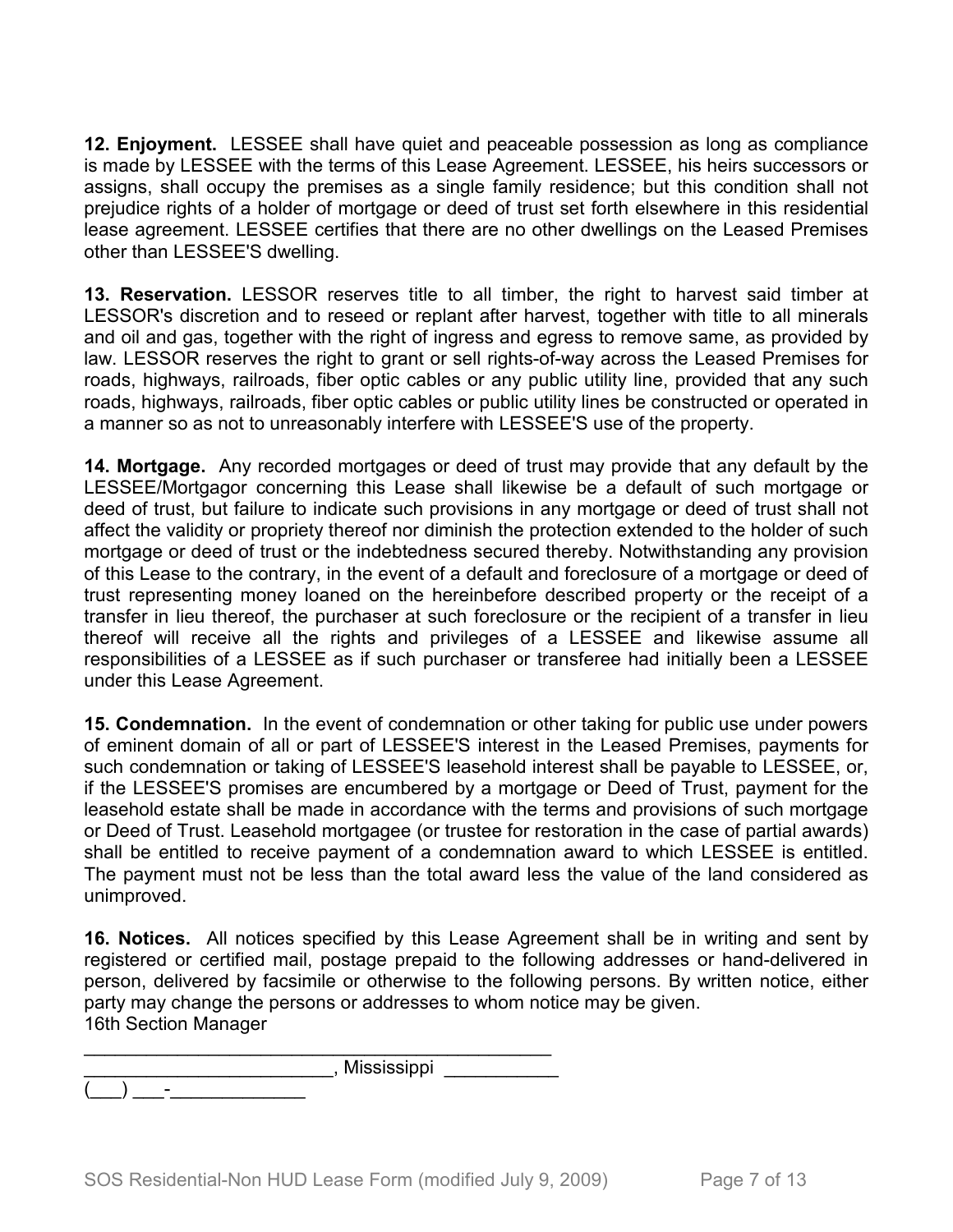To LESSEE:

\_\_\_\_\_\_\_\_\_\_\_\_\_\_\_\_\_\_\_\_\_\_\_, \_\_\_\_\_\_\_\_\_\_\_\_\_\_\_\_\_\_\_\_  $(\_\_) \_\_$  .

\_\_\_\_\_\_\_\_\_\_\_\_\_\_\_\_\_\_\_\_\_\_\_\_\_\_\_\_\_\_\_\_\_\_\_\_\_\_\_\_\_\_\_\_

**17. Filing.** LESSOR will deliver this Lease Agreement to the Chancery Clerk of

County for recording, and LESSEE has herewith delivered to LESSOR a check in the sum of  $\frac{1}{2}$   $\frac{1}{2}$   $\frac{1}{2}$   $\frac{1}{2}$   $\frac{1}{2}$   $\frac{1}{2}$   $\frac{1}{2}$   $\frac{1}{2}$   $\frac{1}{2}$   $\frac{1}{2}$   $\frac{1}{2}$   $\frac{1}{2}$   $\frac{1}{2}$   $\frac{1}{2}$   $\frac{1}{2}$   $\frac{1}{2}$   $\frac{1}{2}$   $\frac{1}{2}$   $\frac{1}{2}$   $\$ to such Chancery Clerk as recording fees.

**18. Immunity.** No provision of this Lease Agreement, whether requiring LESSEE to maintain insurance or to indemnify LESSOR or otherwise, shall be construed as a waiver by LESSOR of any provision of law related to governmental immunity.

**19. Interpretation.** The parties to this Lease Agreement acknowledge that they have freely entered into this Lease Agreement and any ambiguities shall not be construed against a single party.

**20. Governing Law.** This Lease Agreement shall be governed by, construed, and enforced in accordance with the laws of the State of Mississippi. Jurisdiction and venue for any actions arising from this Lease Agreement and any amendments hereto shall rest exclusively in the Chancery Court of **Exercise 2 and Secure 2 and Secure 2 and Security Court Court of Chancery Court of American** 

**21. Secretary of State.** By virtue of the signature below, the Secretary of State of the State of Mississippi has approved this Lease Agreement in accordance with the Secretary's authority for general supervision of 16th Section Public School Trust Land. Approval of this Lease Agreement by the Secretary of State indicates that the LESSOR has exercised the care and skill of an ordinary prudent person to protect the beneficiaries of the 16th Section Public School Trust Land.

**22. Supervisory Trustee.** The Secretary of State, as supervisory trustee, shall have the right to institute any action to enforce the terms of this Lease Agreement in the event LESSOR fails to do in a timely manner. In the event the Secretary institutes legal action to enforce the terms of this Lease Agreement, he shall have all rights as are conferred to LESSOR.

**23. Additional Provisions.** This Lease Agreement contains an Exhibit "B." Any additional or special provisions to this Lease Agreement are set forth in Exhibit "B" and incorporated by reference as if copied fully herein. If there are no additional or special provisions then Exhibit "B" shall state "NONE."

**24. Entire Agreement.** This Lease Agreement shall constitute the entire agreement between the parties. Any prior understanding or representation of any kind preceding the date of this Lease Agreement shall not be binding upon either party except to the extent incorporated in this agreement. This Lease Agreement contains Exhibits "A" and "B." If Exhibits "A" and "B" are not attached to this Lease Agreement, then this Lease Agreement shall be null and void.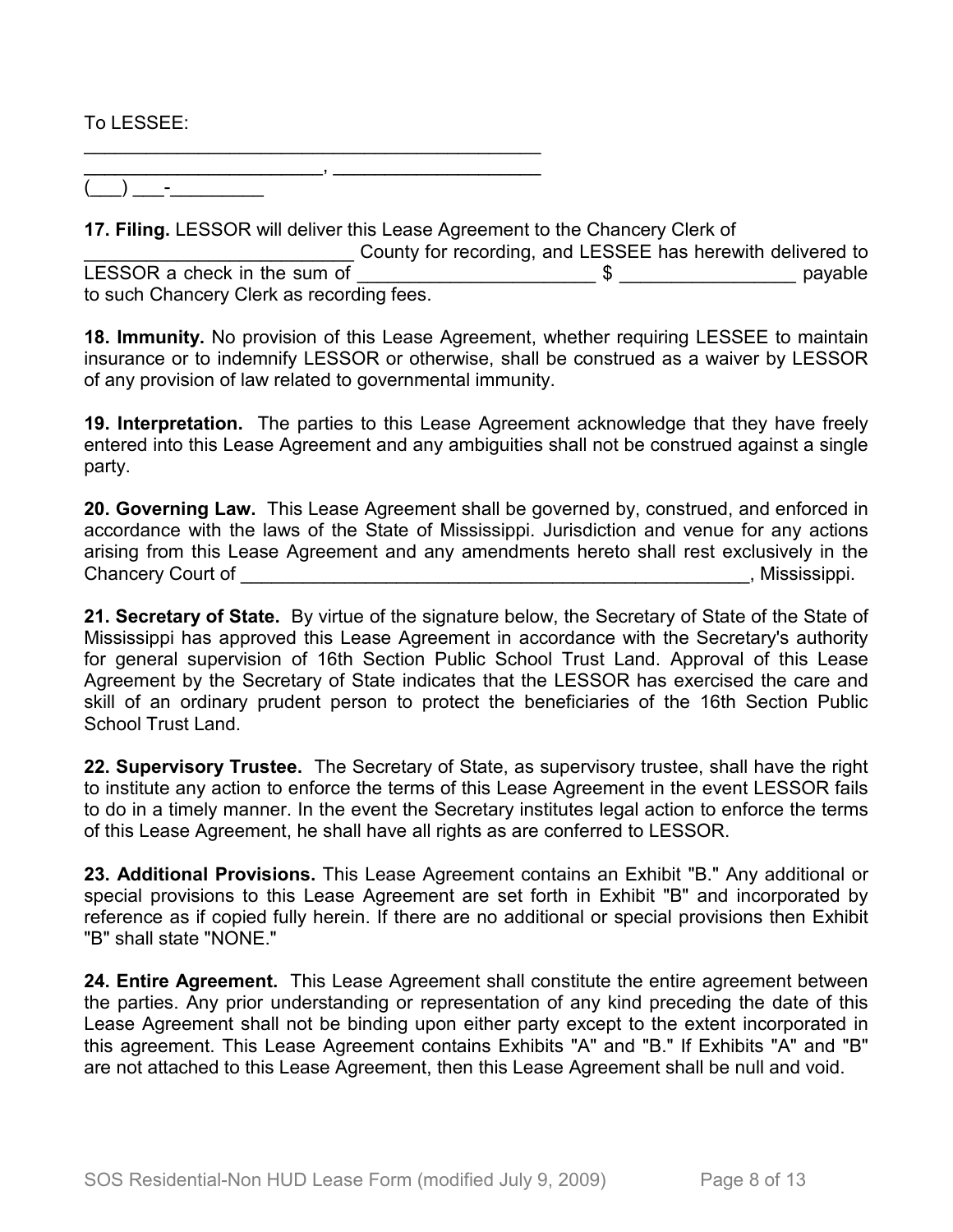IN WITNESS WHEREOF, this Lease Agreement is executed by LESSOR and pursuant to order entered upon its minutes, is executed by LESSEE this the \_\_\_\_\_\_ day of \_\_\_\_\_\_\_\_\_,  $2$ \_\_.

Signed, Sealed and Delivered in the Presence of:

| LESSOR:                 | APPROVED:                                    |
|-------------------------|----------------------------------------------|
| <b>School District</b>  | <b>County Board of Supervisors</b>           |
| Superintendent:         | President:                                   |
| <b>Board President:</b> | Secretary of State:<br><b>Michael Watson</b> |
| LESSEE:                 |                                              |
| <b>Printed Name:</b>    |                                              |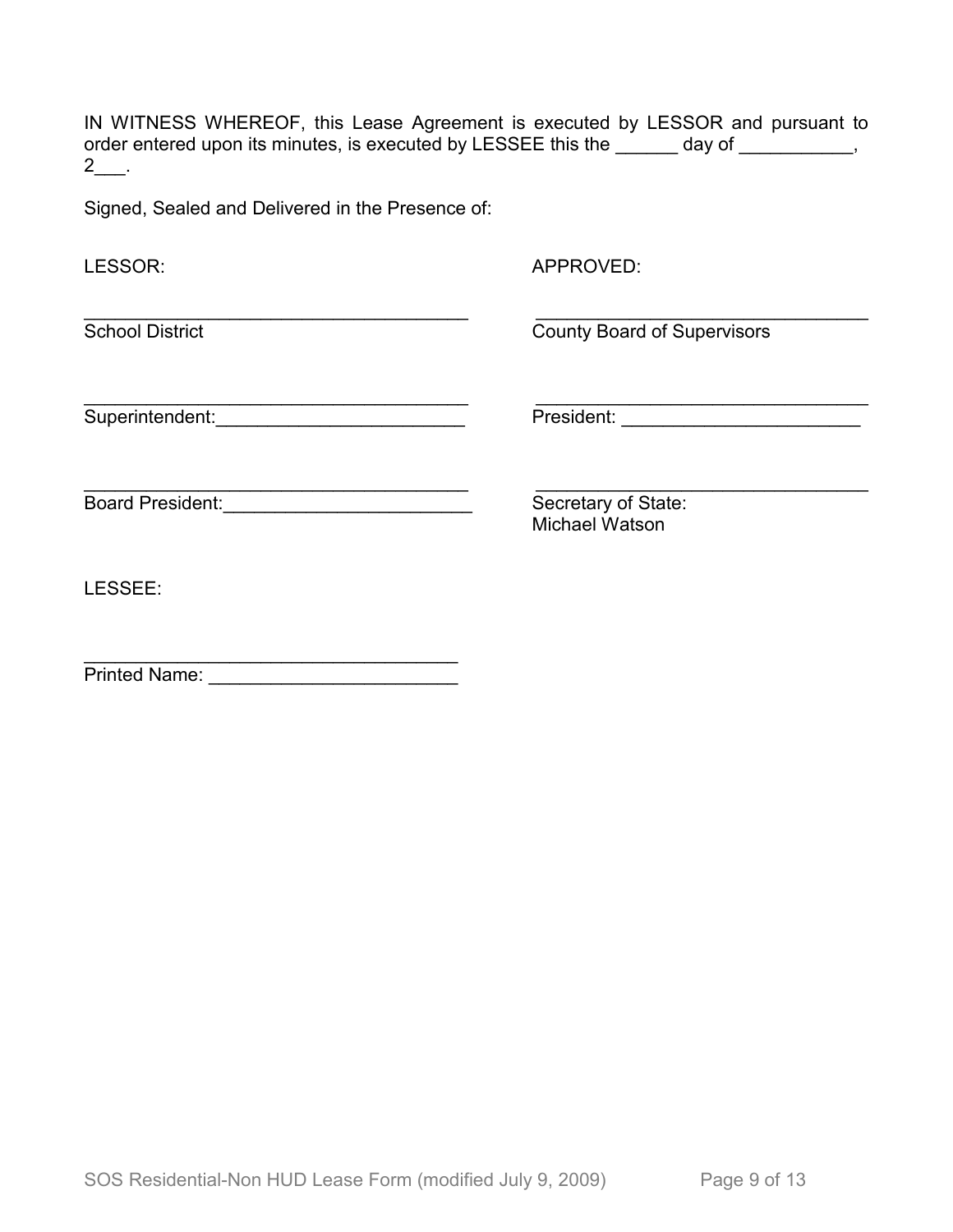## ACKNOWLEDGMENTS

School District

STATE OF MISSISSIPPI COUNTY OF \_\_\_\_\_\_\_\_\_\_\_\_\_\_\_\_\_\_\_\_\_\_\_\_\_\_\_\_\_\_\_

Personally appeared before me, the undersigned authority in and for said county and state, on this \_\_\_\_\_\_\_ day of \_\_\_\_\_\_\_\_\_\_\_, 2\_\_\_\_, within my jurisdiction, the within named \_\_\_\_\_\_\_\_\_\_\_\_\_\_\_\_\_\_\_\_\_\_\_\_\_\_\_\_\_\_\_\_\_\_\_\_\_\_\_\_\_\_\_\_\_\_\_\_\_, Superintendent of Schools and \_\_\_\_\_\_\_\_\_\_\_\_\_\_\_\_\_\_\_\_\_\_\_\_\_\_\_\_\_\_\_\_\_\_\_\_\_\_\_\_\_\_\_\_\_\_\_\_\_\_\_, school board President of the \_\_\_\_\_\_\_\_\_\_\_\_\_\_\_\_\_\_\_\_\_\_\_\_\_\_\_\_\_\_\_\_\_\_\_\_\_\_\_\_\_\_\_ School District Board of Education, who

acknowledged that in said representative capacity as Superintendent of Schools and President of the Board of Education of the \_\_\_\_\_\_\_\_\_\_\_\_\_\_\_\_\_\_\_\_\_\_\_\_\_\_\_\_\_\_\_\_\_\_\_\_\_\_\_\_\_\_\_\_\_\_\_\_

School District, they executed the above and foregoing instrument for and on behalf of said Board of Education, after first having been duly authorized so to do.

\_\_\_\_\_\_\_\_\_\_\_\_\_\_\_\_\_\_\_\_\_\_\_\_\_\_\_\_\_\_\_\_\_\_\_\_\_\_\_\_\_\_\_ Printed Name: (Notary Public)

My Commission Expires: \_\_\_\_\_\_\_\_\_\_\_\_\_\_\_\_\_\_\_\_\_\_\_\_\_\_\_\_\_\_(Affix official seal, if applicable)

Board of Supervisors

STATE OF MISSISSIPPI COUNTY OF \_\_\_\_\_\_\_\_\_\_\_\_\_\_\_\_\_\_\_\_\_\_\_\_\_\_\_\_\_\_\_

|                    |        | Personally appeared before me the undersigned authority in and for the said county and |
|--------------------|--------|----------------------------------------------------------------------------------------|
| state, on this the | day of | , within my jurisdiction, the within named                                             |
|                    |        | who acknowledged to me that he / she                                                   |

is the President of the Board of Supervisors of County, Mississippi, and that in said representative capacity he / she executed the above and foregoing instrument for and on behalf of said Board of Supervisors, after first having been duly authorized so to do.

\_\_\_\_\_\_\_\_\_\_\_\_\_\_\_\_\_\_\_\_\_\_\_\_\_\_\_\_\_\_\_\_\_\_\_\_\_\_\_\_\_\_ Printed Name: \_\_\_\_\_\_\_\_\_\_\_\_\_\_\_\_\_\_\_\_\_\_\_\_\_\_\_\_\_\_ (Notary Public)

My Commission Expires: \_\_\_\_\_\_\_\_\_\_\_\_\_\_\_\_\_\_\_\_\_\_\_\_\_\_\_\_\_\_\_\_(Affix official seal, if applicable)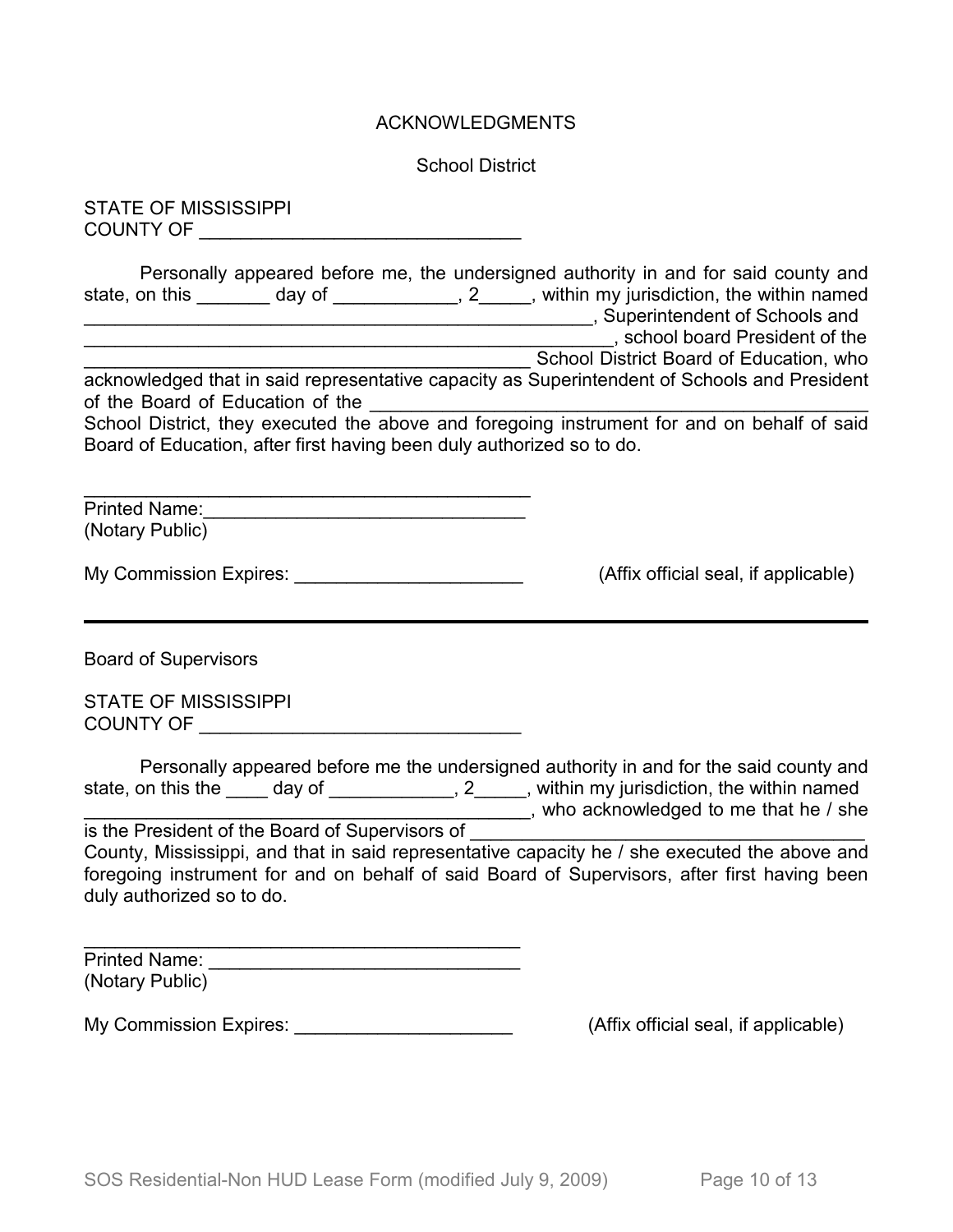## ACKNOWLEDGEMENTS

Lessee - Personal

STATE OF MISSISSIPPI COUNTY OF \_\_\_\_\_\_\_\_\_\_\_\_\_\_\_\_\_\_\_\_\_\_\_\_\_\_\_\_\_\_

Personally appeared before me, the undersigned authority in and for said county and state, on this the \_\_\_\_\_ day of \_\_\_\_\_\_\_\_\_\_\_, 2\_\_\_\_, within my jurisdiction, the within named \_\_\_\_\_\_\_\_\_\_\_\_\_\_\_\_\_\_\_\_\_\_\_\_\_\_\_\_\_\_\_\_\_\_\_\_\_\_\_\_\_\_\_\_\_\_\_\_, who acknowledged that he / she

executed the above and foregoing instrument.

| <b>Printed Name:</b> |  |
|----------------------|--|
| (Notary Public)      |  |

My Commission Expires: \_\_\_\_\_\_\_\_\_\_\_\_\_\_\_\_\_\_\_\_\_\_\_\_\_\_\_\_\_\_\_(Affix official seal, if applicable)

Lessee - Corporate

STATE OF MISSISSIPPI COUNTY OF \_\_\_\_\_\_\_\_\_\_\_\_\_\_\_\_\_\_\_\_\_\_\_\_\_\_

Personally appeared before me the undersigned authority in and for said county and state, on this the \_\_\_\_\_\_ day of \_\_\_\_\_\_\_\_\_\_\_\_\_\_, 2\_\_\_, within my jurisdiction, the within named \_\_\_\_\_\_\_\_\_\_\_\_\_\_\_\_\_\_\_\_\_\_\_\_\_\_\_\_\_\_\_\_\_\_\_\_\_\_\_\_\_\_\_, who acknowledged to me that he / she

is the \_\_\_\_\_\_\_\_\_\_\_\_\_\_\_\_\_\_\_\_\_\_\_\_\_\_\_\_ of \_\_\_\_\_\_\_\_\_\_\_\_\_\_\_\_\_\_\_\_\_\_\_\_\_\_\_\_\_\_\_\_\_\_\_\_\_\_\_, and that in said representative capacity he / she executed the above and foregoing instrument, after first having been duly authorized so to do.

| <b>Printed Name:</b> |  |
|----------------------|--|
| (Notary Public)      |  |

My Commission Expires: My Commission Expires:  $(Affix)$  official seal, if applicable)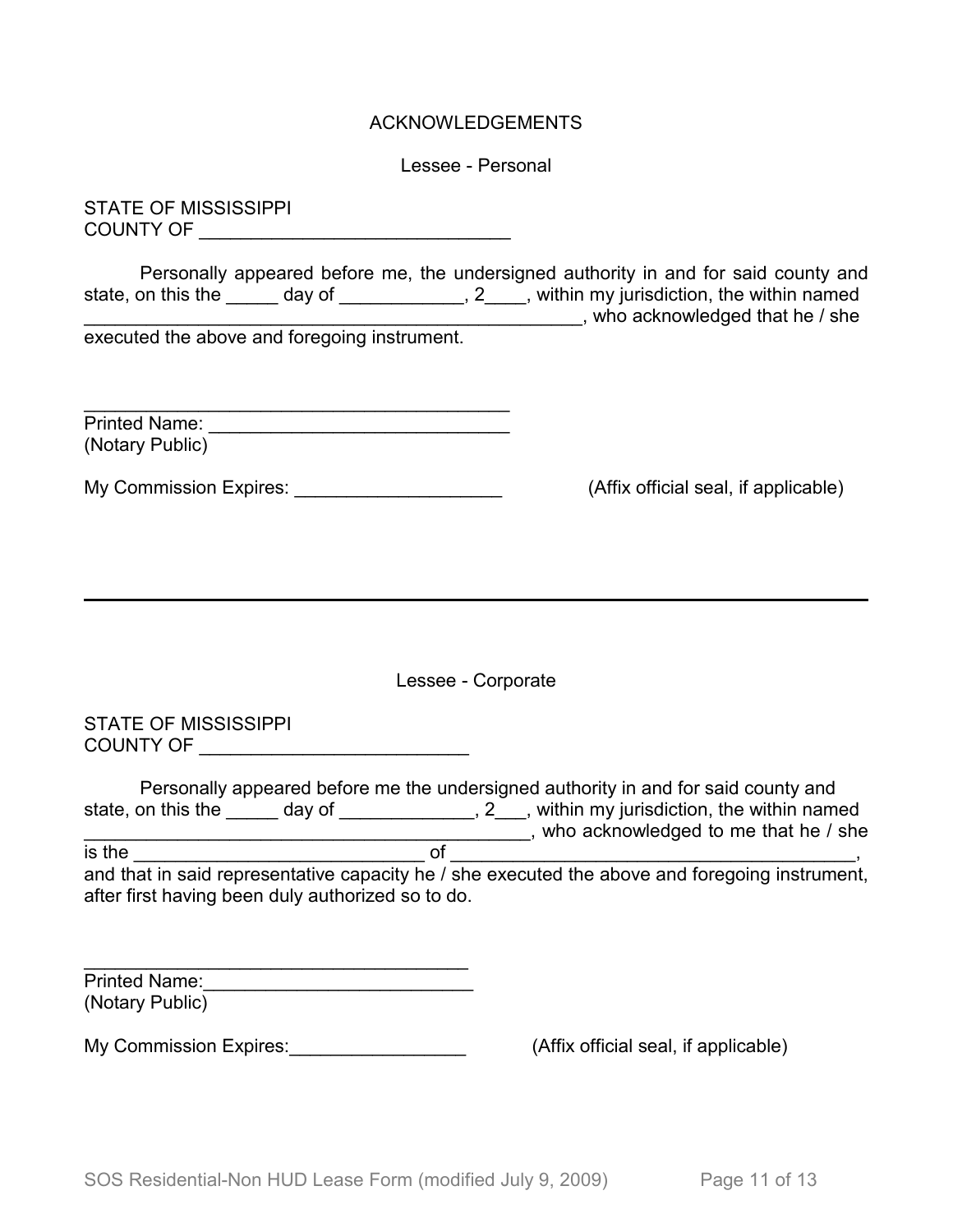EXHIBIT "A": DESCRIPTION OF PROPERTY